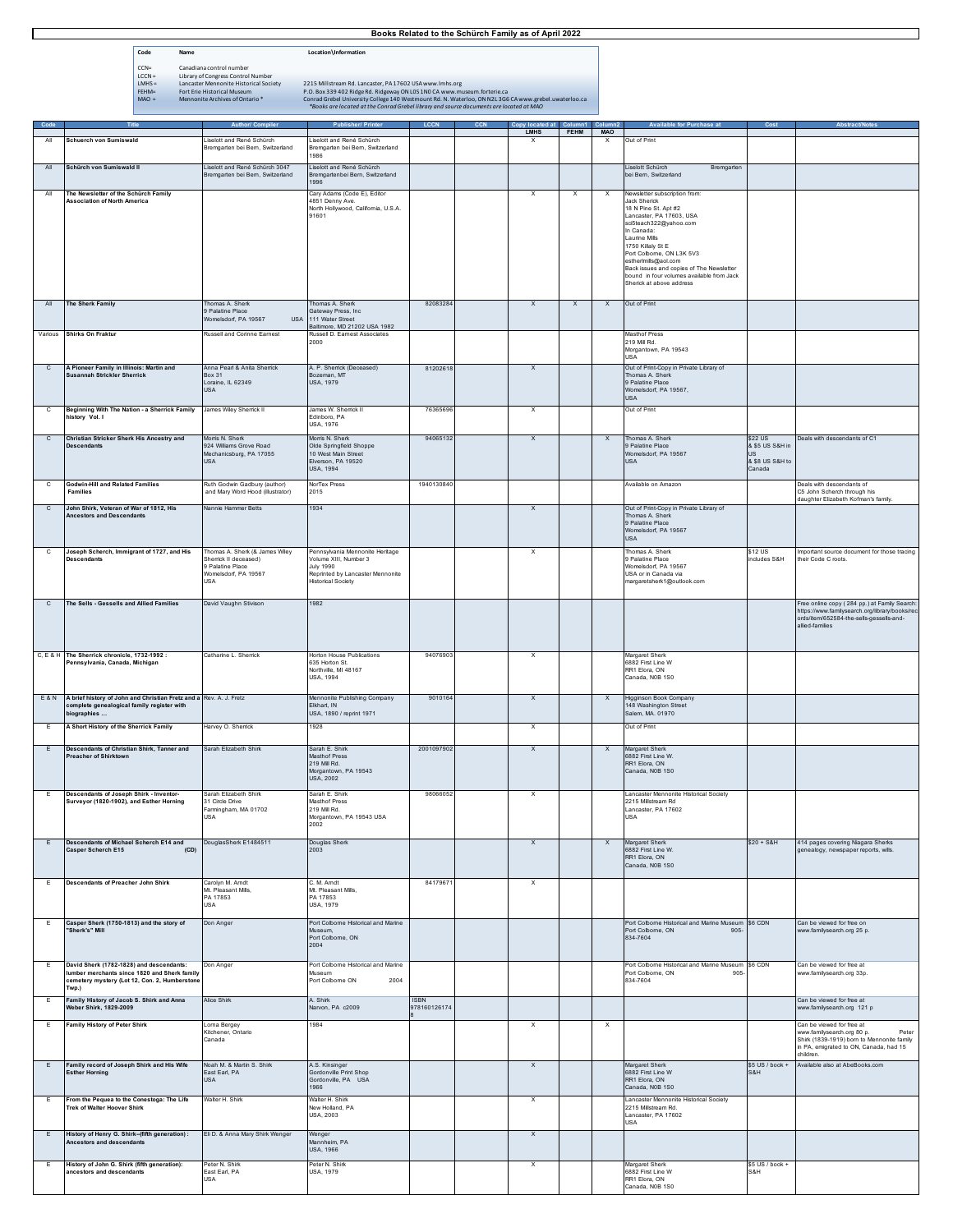|                                                                                                                                                                                                                                              | Books Related to the Schürch Family as of April 2022                                                                                                                                                                                        |                                                                                                                                                                                                                                                                                                                                          |                                                                                                                     |             |                |                           |                           |                                   |                                                                                                                          |                                        |                                                                                                                                                                                                                                                 |
|----------------------------------------------------------------------------------------------------------------------------------------------------------------------------------------------------------------------------------------------|---------------------------------------------------------------------------------------------------------------------------------------------------------------------------------------------------------------------------------------------|------------------------------------------------------------------------------------------------------------------------------------------------------------------------------------------------------------------------------------------------------------------------------------------------------------------------------------------|---------------------------------------------------------------------------------------------------------------------|-------------|----------------|---------------------------|---------------------------|-----------------------------------|--------------------------------------------------------------------------------------------------------------------------|----------------------------------------|-------------------------------------------------------------------------------------------------------------------------------------------------------------------------------------------------------------------------------------------------|
|                                                                                                                                                                                                                                              | Code<br>Name                                                                                                                                                                                                                                |                                                                                                                                                                                                                                                                                                                                          | Location\Information                                                                                                |             |                |                           |                           |                                   |                                                                                                                          |                                        |                                                                                                                                                                                                                                                 |
| $CCN =$<br>Canadiana control number<br>$LCCN =$<br>Library of Congress Control Number<br>$LMHS =$<br>Lancaster Mennonite Historical Society<br>FEHM=<br>Fort Erie Historical Museum<br>$MAO =$<br>Mennonite Archives of Ontario <sup>*</sup> |                                                                                                                                                                                                                                             | 2215 Millstream Rd. Lancaster, PA 17602 USA www.lmhs.org<br>P.O. Box 339 402 Ridge Rd. Ridgeway ON LOS 1NO CA www.museum.forterie.ca<br>Conrad Grebel University College 140 Westmount Rd. N. Waterloo, ON N2L 3G6 CA www.grebel.uwaterloo.ca<br>*Books are located at the Conrad Grebel library and source documents are located at MAO |                                                                                                                     |             |                |                           |                           |                                   |                                                                                                                          |                                        |                                                                                                                                                                                                                                                 |
| Code                                                                                                                                                                                                                                         |                                                                                                                                                                                                                                             | <b>Author/ Compiler</b>                                                                                                                                                                                                                                                                                                                  | <b>Publisher/ Printer</b>                                                                                           | <b>LCCN</b> | CCN            | Copy located at           | Column1<br>FEHM           | Column <sub>2</sub><br><b>MAO</b> | <b>Available for Purchase at</b>                                                                                         | Cost                                   | Abstract/Note:                                                                                                                                                                                                                                  |
| E                                                                                                                                                                                                                                            | Inventor Joe: The Life and Work of Mennonite<br>Joseph Shirk (1820-1902) in Lancaster County                                                                                                                                                | David J. Rempel Smucker<br>Muddy Creek Farm Library                                                                                                                                                                                                                                                                                      | Masthof Press<br>219 Mill Road                                                                                      | 2008901098  |                | <b>LMHS</b>               |                           |                                   | ancaster Mennonite Historical Society<br>2215 Millstream Rd.                                                             |                                        |                                                                                                                                                                                                                                                 |
|                                                                                                                                                                                                                                              |                                                                                                                                                                                                                                             | Ephrata, PA                                                                                                                                                                                                                                                                                                                              | Morgantown, PA 19543-9516<br>2008                                                                                   |             |                |                           |                           |                                   | Lancaster, PA 17602<br><b>USA</b>                                                                                        |                                        |                                                                                                                                                                                                                                                 |
| Lorna Shantz Bergey: Her Literary Legacy.<br>E<br>Canadian-German Folklore Series, Vol. 21,<br>2011                                                                                                                                          |                                                                                                                                                                                                                                             | Pennsylvania German Folklore Society<br>of Ontario, Waterloo Chapter                                                                                                                                                                                                                                                                     | Pennsylvania German Folklore<br>Society of Ontario<br>2011                                                          |             | C2011-904261-4 |                           |                           | $\boldsymbol{\mathsf{x}}$         | Pennsylvania German Folklore Society of<br>Ontario<br>10292 McCowan Rd.<br>Markham, ON<br>Canada L3P 2J3<br>ww.pgfso.com |                                        |                                                                                                                                                                                                                                                 |
| Preacher John Shirk's Genealogy<br>E                                                                                                                                                                                                         |                                                                                                                                                                                                                                             | Josephine U. Graybil<br>Selinsgrove, PA<br><b>USA</b>                                                                                                                                                                                                                                                                                    | Mel ain Prace<br>USA, 1961                                                                                          |             |                | $\boldsymbol{\mathsf{x}}$ |                           |                                   | Out of Print                                                                                                             |                                        |                                                                                                                                                                                                                                                 |
| Record of the ancestors & descendants of<br><b>E&amp;N</b><br>Jacob Sherk Brubaker (D-67) and his brother<br>Daniel Sherk Brubacker (D-71)                                                                                                   |                                                                                                                                                                                                                                             | Aden H Brubacher<br>Elmira, ON N0B 1R0<br>Canada                                                                                                                                                                                                                                                                                         | Aden H. Brubacher<br>Elmira, ON N0B 1R0<br>Canada, 1974                                                             |             |                | $\mathbf x$               |                           | $\boldsymbol{\mathsf{x}}$         |                                                                                                                          |                                        |                                                                                                                                                                                                                                                 |
|                                                                                                                                                                                                                                              | E1658E Selina and the Bear Paw Quilt                                                                                                                                                                                                        | Barbara Smucker                                                                                                                                                                                                                                                                                                                          | Stoddart Kids<br>Toronto, 1996                                                                                      |             | 7737-5837-2    |                           |                           |                                   | Stoddart Kids Publishing Co.<br>esmill Rd.<br>Toronto, ON, M3B 2T6                                                       |                                        | Fictional account of Selina Shirk who<br>mmigrated from PA to ON.                                                                                                                                                                               |
| E                                                                                                                                                                                                                                            | Seventy-Five Years in the Peace Grande<br><b>Prairie Alberta</b>                                                                                                                                                                            | Nora Sherk Hassall                                                                                                                                                                                                                                                                                                                       |                                                                                                                     |             |                |                           | $\boldsymbol{\mathsf{x}}$ |                                   |                                                                                                                          | See Newsletter<br>Nov 1984<br>p. 12-17 |                                                                                                                                                                                                                                                 |
| E                                                                                                                                                                                                                                            | Sherk: a genealogy of one line of the Sherk<br>family tracing their lives in Switzerland,<br>Pennsylvania, Humberstone Township in<br>Welland Co., Upper Canada and South<br>Dorcester Township, Elgin County, Ontario                      | John Adams Becker<br>75 Roselawn Avenue<br>Toronto, ON M4R 1E7<br>Canada                                                                                                                                                                                                                                                                 | <b>Becker Associates</b><br>Toronto<br>Canada, 1997                                                                 | 98152138    |                | $\boldsymbol{\mathsf{x}}$ | $\boldsymbol{\mathsf{x}}$ |                                   |                                                                                                                          |                                        |                                                                                                                                                                                                                                                 |
| E                                                                                                                                                                                                                                            | Shirk Family History: Compilation of<br>descendants of Code E4195, Jacob E. Shirk,<br>Seaman and U S Marine who migrated from<br>Lancaster County, PA, to Faribault County, MN,<br>in 1855                                                  | Elaine Wisnewski Barger,<br>Cecile Shirk Hayward,<br>hyllis Hayward Hegrenes and<br>Vidella Passer Steckelberg                                                                                                                                                                                                                           | Elaine Wisnewski Barger,<br>Cecile Shirk Hayward,<br>Hayward Hegrenes and<br>Vidella Passer Steckelberg,<br>ca1980  |             |                | х                         |                           |                                   | Out of Print                                                                                                             |                                        |                                                                                                                                                                                                                                                 |
| E                                                                                                                                                                                                                                            | Story of Amos Sherk and Wife Candace,<br>Gordon, Marley, Maud and Lulu who left their<br>home in Sherkston in March 1909 to homestead<br>in the Peace River area of Northern Alberta.<br>Descendants of Jacob Sherk, Sherkston, ON<br>E142B |                                                                                                                                                                                                                                                                                                                                          |                                                                                                                     |             |                |                           | $\mathsf X$               |                                   |                                                                                                                          | See Newsletter<br>Nov 1984<br>pp 12-17 |                                                                                                                                                                                                                                                 |
| E                                                                                                                                                                                                                                            | The Descendants of Ulrich Shirk                                                                                                                                                                                                             |                                                                                                                                                                                                                                                                                                                                          | Reformed Church Historical Society,<br>Franklin and Marshall College,<br>Lancaster, PA.                             |             |                |                           |                           |                                   | Microfilm of manuscript (type and handwritten<br>in German) at www.familysearch.org                                      |                                        | Family Settled in Pennsylvania: genealogy,<br>1732-1845                                                                                                                                                                                         |
| E                                                                                                                                                                                                                                            | The Shirk family history and genealogy from<br>1665 to 1914                                                                                                                                                                                 | Henry Yocum Shirk<br>Lapaz, IN<br><b>USA</b>                                                                                                                                                                                                                                                                                             | H. Y. Shirk<br>Mennonite Publishing Company<br>Elkhart, IN / reprint<br>Lancaster, PA<br>USA,<br>1914/ reprint 1992 |             |                | $\boldsymbol{\mathsf{x}}$ |                           | $\mathsf{x}$                      | Out of Print<br>1992 reprint also sold out.                                                                              |                                        | View original book free online at<br>www.familysearch.org<br>Title<br>No. 119432. 137 p.                                                                                                                                                        |
| Ε                                                                                                                                                                                                                                            | Unser Familye Baam = Our family tree: an<br>Ammon/Shirk genealogy                                                                                                                                                                           | Richard Irvin Ammon, Sr.<br>Lancaster, PA<br>USA                                                                                                                                                                                                                                                                                         | R. I. Ammon<br>Lancaster, PA<br><b>USA, 1993</b>                                                                    |             |                | $\boldsymbol{\mathsf{x}}$ |                           |                                   | Out of Print                                                                                                             |                                        |                                                                                                                                                                                                                                                 |
| E                                                                                                                                                                                                                                            | Zamina, Mabel Shirk Larkin: 20th century<br>nioneer woman                                                                                                                                                                                   | Montrue Grey Larkin                                                                                                                                                                                                                                                                                                                      | M.G. Larkin<br>St. George, Utah<br>USA c1995                                                                        |             |                |                           |                           |                                   | Online book or microfilm at<br>ww.familysearch.org 111 p.                                                                |                                        | Mabel Zamina Shirk (1886-1949) story,<br>descendancy chart and excerpts from her<br>joumals                                                                                                                                                     |
| E1                                                                                                                                                                                                                                           | Familie Schurch: Peter Shirk Family,<br>Churchtown, PA                                                                                                                                                                                      | Dora Warner E136321 &<br>Jean Abele Cons E13633312                                                                                                                                                                                                                                                                                       |                                                                                                                     |             |                |                           |                           |                                   |                                                                                                                          |                                        |                                                                                                                                                                                                                                                 |
|                                                                                                                                                                                                                                              | E1612751 Aaron and Amanda Shirk of Laurel Hill 1937-<br>2010                                                                                                                                                                                | Louise B. (Shirk) Martin<br>Route 1 Box 185 B<br>Memphis, MO 63555                                                                                                                                                                                                                                                                       | Louise B. (Shirk) Martin<br>Route 1 Box 185 B<br>Memphis, MO 63555<br>2011                                          |             |                |                           |                           |                                   | Louise B. (Shirk) Martin<br>Route 1 Box 185 B<br>Memphis, MO 63555                                                       | \$15 US plus<br>S&H                    |                                                                                                                                                                                                                                                 |
| E4                                                                                                                                                                                                                                           | Shirk Family History: family of Martin H Shirk<br>E4147                                                                                                                                                                                     | Evelyn Shirk Carey<br>31 page book                                                                                                                                                                                                                                                                                                       |                                                                                                                     |             |                |                           |                           |                                   |                                                                                                                          |                                        |                                                                                                                                                                                                                                                 |
| E4                                                                                                                                                                                                                                           | A brief history and genealogy of the Levi<br>Yocum Shirk branch of the Shirk family.                                                                                                                                                        | Evelyn Shirk Cary<br>(Evelyn Catherine Shirk Cary)<br>b.1888                                                                                                                                                                                                                                                                             | E.S.Cary<br>1981<br>Tampa FL                                                                                        |             |                |                           |                           |                                   | View for free at www.familysearch.org Title<br>No. 297150. 34 p. includes photos.                                        |                                        |                                                                                                                                                                                                                                                 |
| H                                                                                                                                                                                                                                            | A BIOGRAPHICAL HISTORY of Early Settlers<br>and their Descendants in WATERLOO<br><b>TOWNSHIP</b>                                                                                                                                            | Ezra E. Eby                                                                                                                                                                                                                                                                                                                              | Ezra E. Eby Berlin,<br>ON Canada, 1895. Reprint &<br>additions Eldon D. Weber<br>Kitchener, ON Canada, 1971, 1984   | 72171572    |                | $\boldsymbol{\mathsf{x}}$ |                           | х                                 | Out of Print                                                                                                             |                                        | See www.ezraeby.com for most recent<br>version with ongoing updates.                                                                                                                                                                            |
| H0532                                                                                                                                                                                                                                        | The Cattle Drives of David L. Shirk                                                                                                                                                                                                         | Martin F. Schmitt ed.                                                                                                                                                                                                                                                                                                                    | Champoerg Press, Reed College,<br>Portland OR 1956                                                                  |             |                |                           |                           |                                   | Out of Print but can be found used online                                                                                |                                        | Edited from original manuscript held by Lila<br>Sherk Butler of Berkeley, CA, a daughter of<br>D.L. Sherk. Describes David's two cattle<br>drives in 1871 and 1873 from Texas to Idaho<br>mines and experiences as a cattleman in E.<br>Oregon. |
| H                                                                                                                                                                                                                                            | Code H genealogy records collected by<br>Stephen D. Shirk (CD)                                                                                                                                                                              | Stephen D. Shirk<br>5201 Old Hwy 2 Fast<br>Belleville, ON K8N 4Z4<br>Canada                                                                                                                                                                                                                                                              | Stephen D. Shirk<br>5201 Old Hwy 2 East<br>Belleville, ON K8N 4Z4<br>Canada                                         |             |                | $\mathsf{x}$              | $\boldsymbol{\mathsf{x}}$ | x                                 | Stephen D. Shirk<br>5201 Old Hwy 2 East<br>Belleville, ON K8N 4Z4<br>Canada                                              |                                        |                                                                                                                                                                                                                                                 |
| H                                                                                                                                                                                                                                            | Family history of Christian Burkholder, 1746-<br>1990                                                                                                                                                                                       | Paul Z. Burkholder                                                                                                                                                                                                                                                                                                                       | 2.Z. Burkholder<br>Ephrata, PA<br>USA, 1990                                                                         | 2001368096  |                | $\mathsf X$               |                           |                                   | Lancaster Mennonite Historical Society<br>2215 Millstream Rd.<br>Lancaster, PA 17602<br><b>USA</b>                       |                                        |                                                                                                                                                                                                                                                 |
| H                                                                                                                                                                                                                                            | <b>Family Records of Martin Shirk</b>                                                                                                                                                                                                       | Martin Shirk                                                                                                                                                                                                                                                                                                                             |                                                                                                                     |             |                |                           |                           |                                   | available at www.familysearch.org microfilm of<br>orignal documents 6 p.                                                 |                                        | Martin Shirk H444145 and his sister, Bertha<br>(Shirk) Spanke H444145, both of Markham<br>ON among other family members                                                                                                                         |
| $\,$ H                                                                                                                                                                                                                                       | From Stambach to Berlin (Ontario) and the<br>descendants of Rev. John W. Stoeckle/ Steckle<br>(JJJ4), 1802-1879                                                                                                                             | Eldon D. Weber                                                                                                                                                                                                                                                                                                                           | E.D. Weber<br>Kitchener, ON<br>Canada, 1986                                                                         | 87150162    |                | $\mathsf{x}$              |                           | $\mathsf{x}$                      |                                                                                                                          |                                        |                                                                                                                                                                                                                                                 |
| н                                                                                                                                                                                                                                            | <b>Gingrich Family Genealogy: With Limited</b><br>Historical and Other Data of the Ulrich Gingrich Denver, CO<br>Family                                                                                                                     | John Edmond Gingrich<br><b>USA</b>                                                                                                                                                                                                                                                                                                       | Owen Sound, ON<br>Canada, 1981                                                                                      | 83148505    |                | $\boldsymbol{\mathsf{x}}$ |                           | x                                 | Lancaster Mennonite Historical Society<br>2215 Millstream Rd.<br>Lancaster, PA 17602<br><b>USA</b>                       |                                        |                                                                                                                                                                                                                                                 |
| H                                                                                                                                                                                                                                            | <b>Gingrich Family Genealogy Addenda</b>                                                                                                                                                                                                    | Jacob Cecil Gingrich<br>Cambridge, ON<br>Canada                                                                                                                                                                                                                                                                                          |                                                                                                                     |             |                | $\mathsf X$               |                           |                                   |                                                                                                                          |                                        |                                                                                                                                                                                                                                                 |
| H                                                                                                                                                                                                                                            | Hands across the years; a historical genealogy Inez Hutton Emzen                                                                                                                                                                            | Beloit, KS<br>USA                                                                                                                                                                                                                                                                                                                        | <b>Beloit Daily Call</b><br>Beloit, KS<br>JSA, 1954                                                                 | 54031333    |                |                           |                           |                                   |                                                                                                                          |                                        | View for free on familysearch.org Title No:<br>413336. 163p.                                                                                                                                                                                    |

H **Looking in on the Sherrick Family** Frances V. Gross